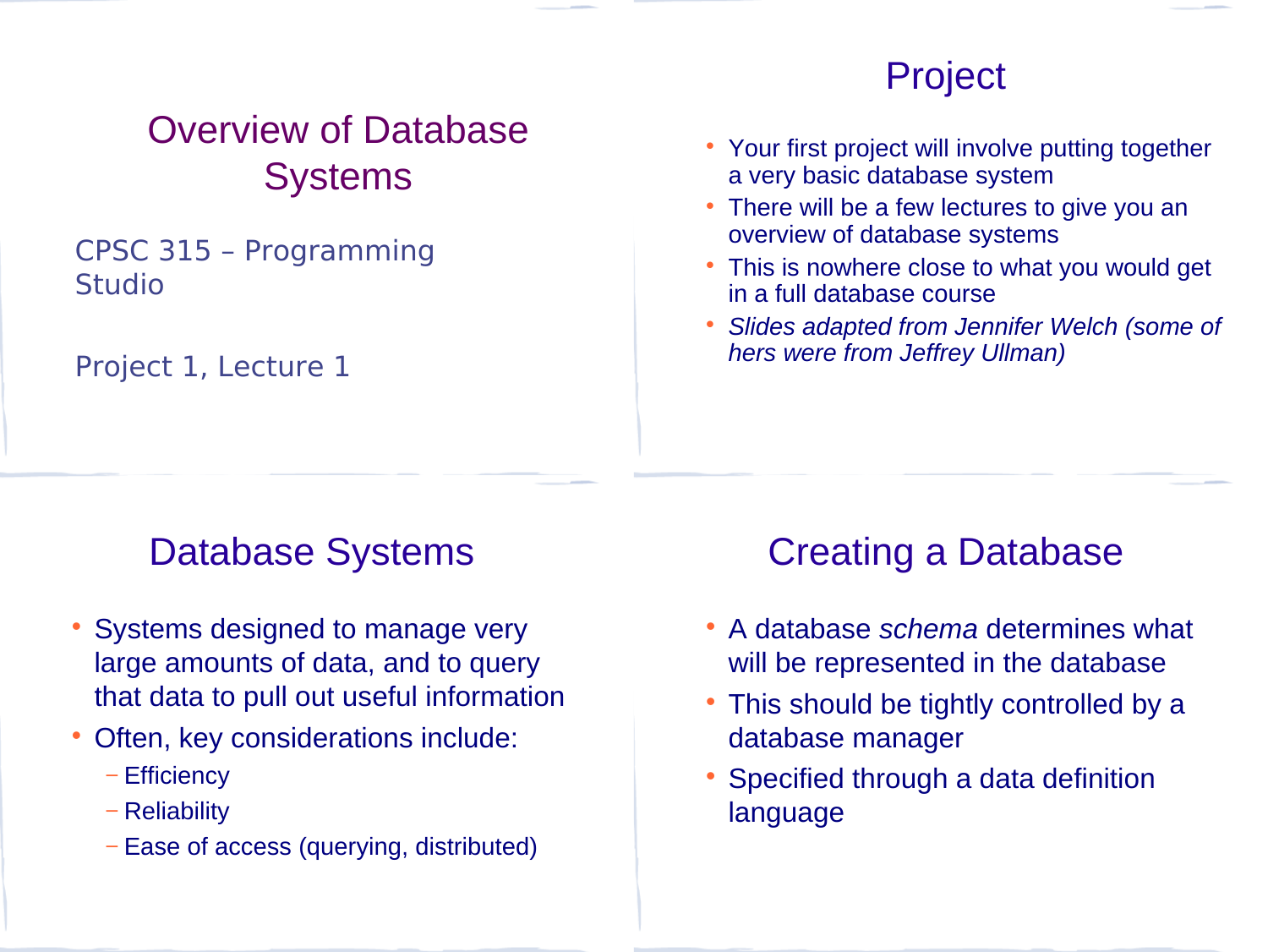### Querying Databases

- Once database has been populated, users can *query* the data
- A data manipulation language controls how the user can specify queries, (and thus what types of queries are allowed)
	- − SQL is probably the most well-known

### Other Database Topics

- "Real" database courses include lots of other things that we'll be ignoring here
	- − More complete theory behind design
	- − Query optimization
	- − Efficient storage
	- − Processing Transactions grouped queries that provide atomic operations
		- Scheduling, logging, recovery

### Entity-Relationship Model

- Way of expressing (in diagrammatic form) a database design
	- − Kinds of data and how they connect
- Easy first way to think about databases
- Later, relational model described

### Entities and Attributes

- *Entities* are things
- *Entity sets* are collections of those things
- *Attributes* are properties of entity sets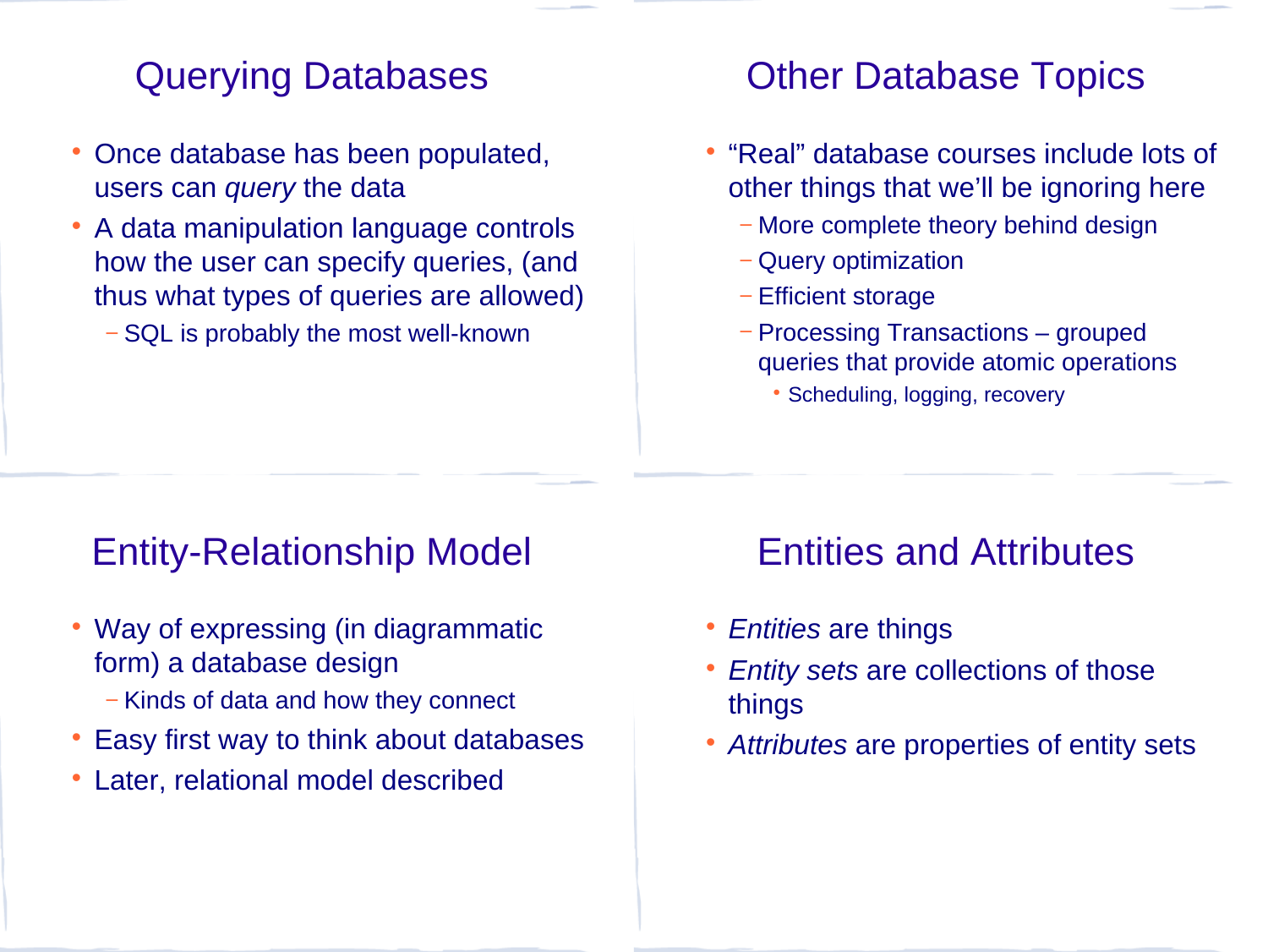### Entity Sets and Attributes

#### **Relationships**



### Values of Relationships

- The "value" of an entity set is the entities it contains
- The "value" of a relationship is a list of currently related entities (one from each entity set)

| <b>Senator</b> | <b>Bill</b>     |
|----------------|-----------------|
| <b>Smith</b>   | <b>Tax Bill</b> |
| <b>Smith</b>   | Defense Bill    |
| ones           | <b>Tax Bill</b> |

## Multi-Way Relationships

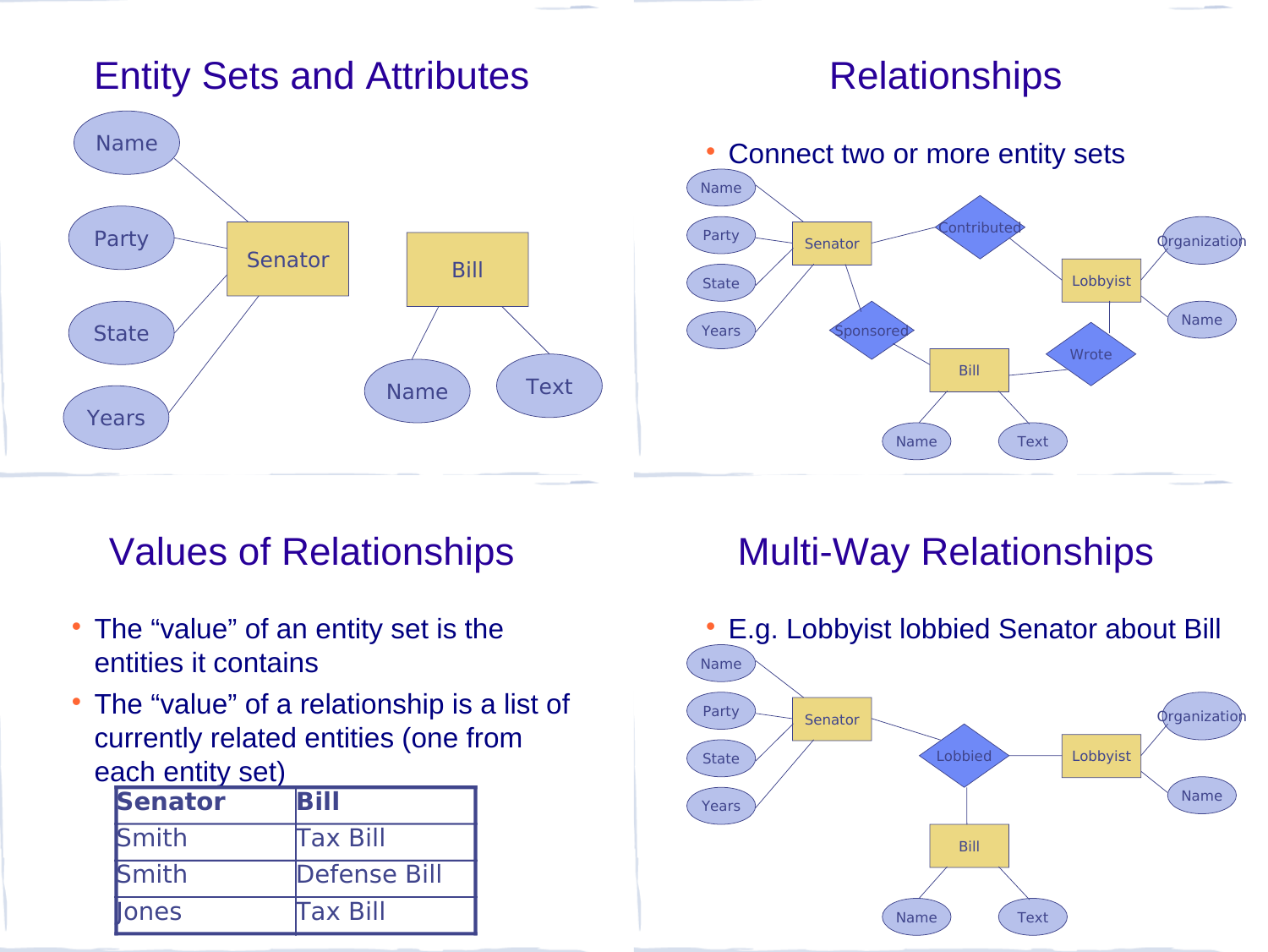## Relationship Types

- Consider binary relationships (two entity groups in a relationship)
- One-to-one
	- − Each entity can have at most one in the other category
	- − e.g. entity groups: Baseball player, Team
	- − relationship: Team MVP
	- − A team can only have one MVP, and a player can only be MVP for one team.

## Relationship Types

- Consider binary relationships (two entity groups in a relationship)
- One-to-one
- Many-to-one
	- − Each entity of first set can go to at most one of the second set
	- − e.g. entity groups: Person, Town
		- − relationship: BornIn
	- − A person can is born in only one town, but a town can have many people born there

# Relationship Types

- Consider binary relationships (two entity groups in a relationship)
- One-to-one
- Many-to-one
- Many-to-many
	- − Any number from one set to the other
	- − e.g. Senators can sponsor many bills, and each bill can be sponsored by many Senators

## Diagrams of Relationships

#### Arrow shows "to one"

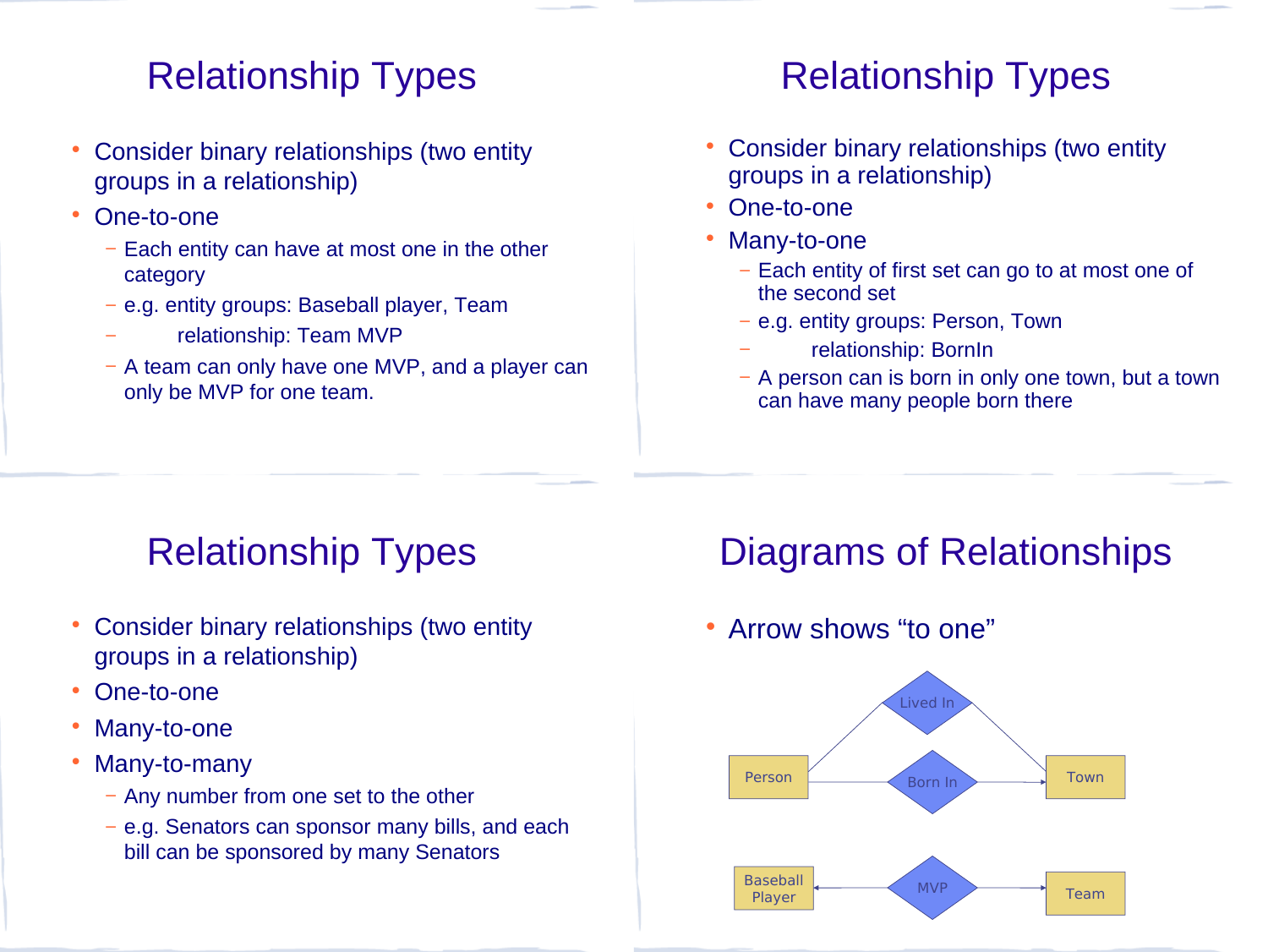### Attributes on Relationships

 Can be converted to multi-way diagrams



### Attributes on Relationships

• Can be converted to multi-way diagrams



### Attributes on Relationships

• Note arrows



#### Roles

• If multiple references to same entity set, label edges by roles

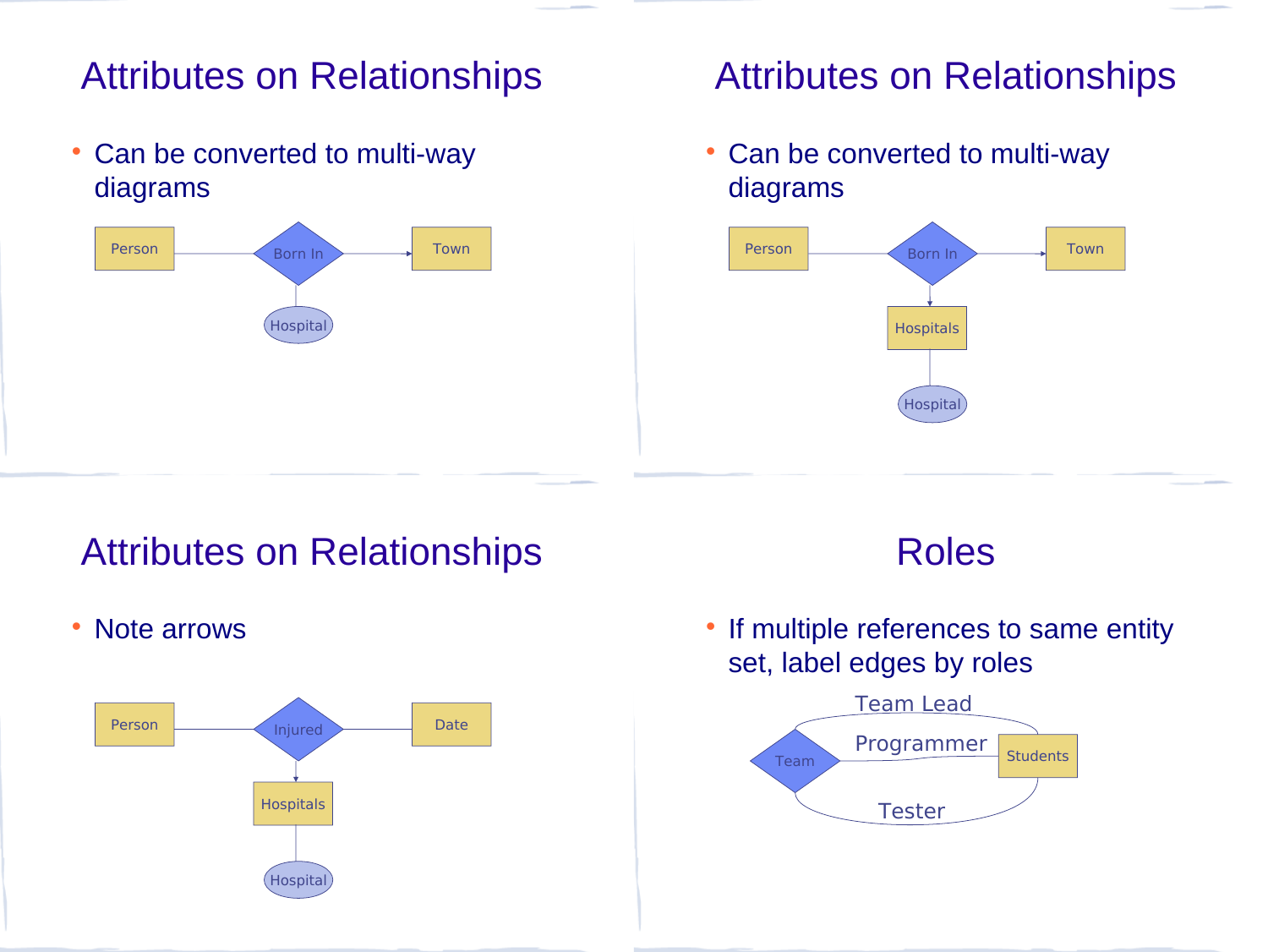### **Subclass**



• Fewer entities, more properties

#### U.S. Representative District Elected Official Name Party isa

#### • Entity in all subclasses



Keys

- A *key* is a set of attributes for an entity set such that no two entities agree on all the attributes.
- We must have a key for every entity set



## Key for multiple attributes

Must choose *one* set of attributes

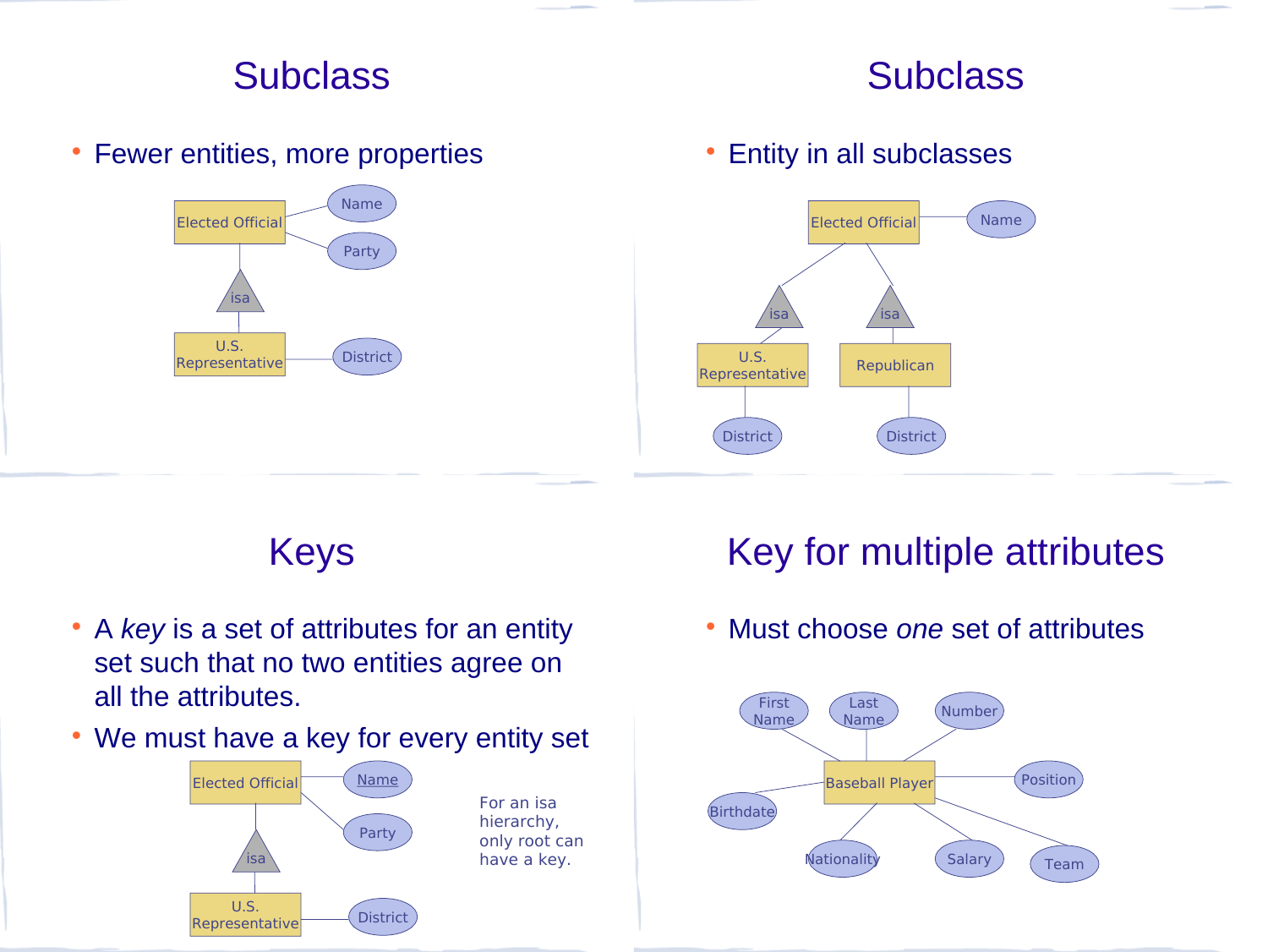## Key for multiple attributes

Must choose *one* set of attributes



### Key for multiple attributes

Must choose *one* set of attributes



### Weak entity sets



## Design Techniques

Avoid redundancy